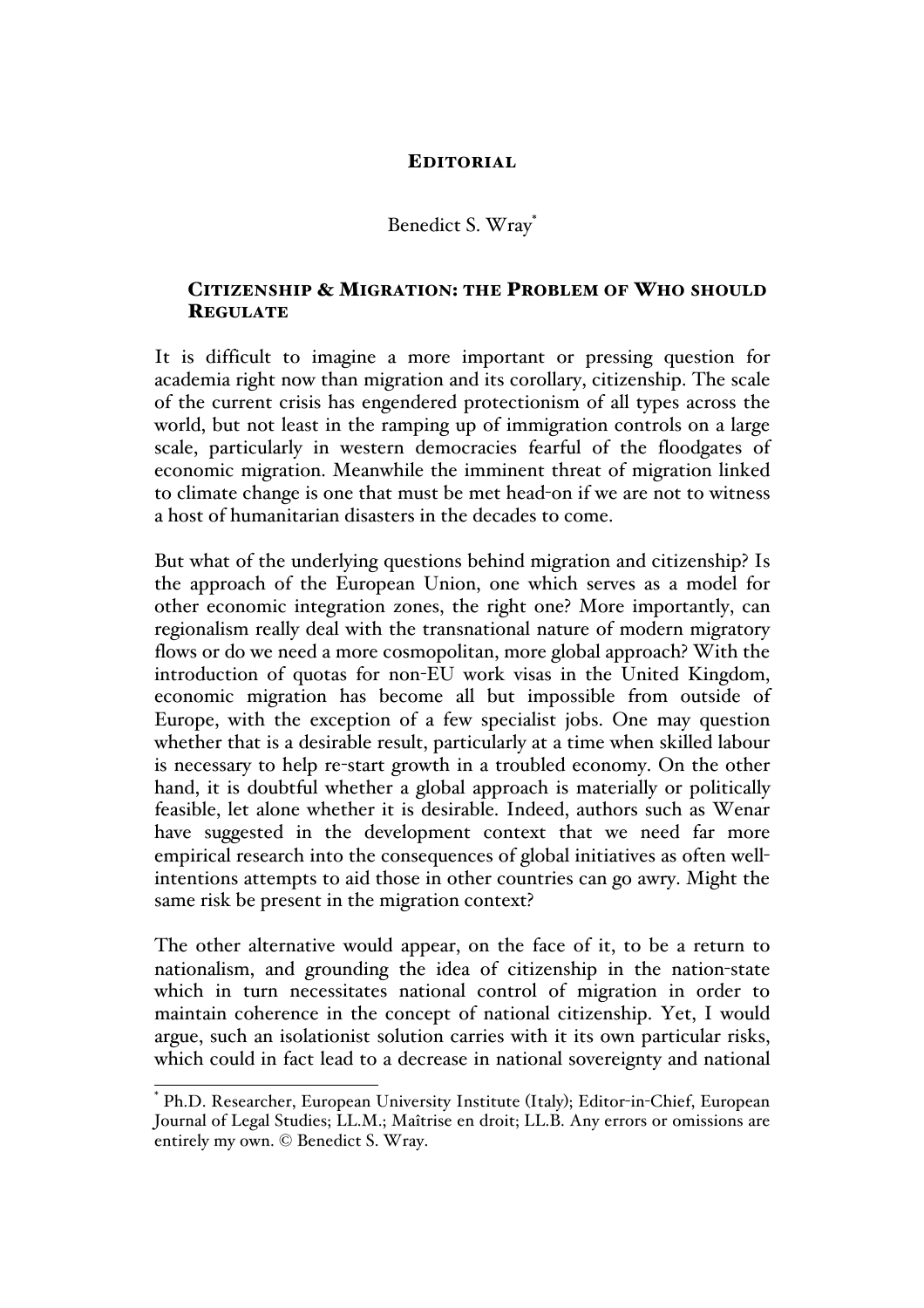#### 2011] *Editorial* 2

power. The degree of dependence that big business has upon national support is a debated question, but it is clear that following the growing pace of globalization in recent decades, we are no longer in the world imagined by the ICJ in the *Barcelona Traction* case, a world in which each state has perfect control over companies incorporated under its laws. Rather, we have arrived at a situation where transnational corporations may bargain on an equal footing – or even in some cases from a position of power – *vis-à-vis* individual states. The justification presented by the British Prime Minister, David Cameron, for his recent veto of EU treaty modification to cope with the Euro crisis, namely that increased regulation in the City of London could scare away banks from emerging markets such as Brazil, India and China, provides an illustration of the extent to which states may fear the departure of significant transnational business interests. It is precisely this easy mobility of capital that erodes national power, yet if protectionist immigration and citizenship policies are adopted, they may only serve to increase the relative imbalance between labour and capital, leaving the benefits of immigration and citizenship subject to the whims of business interests and the implied threat of divestment.

I do not pretend to have answers to any of these concerns, but it is interesting to note that EU immigration policy is often justified on economic grounds. Our first article, by Anna Kocharov, offers an interesting analysis of current EU immigration law in light of its supposed economic aims. Second, Ferri and Marquis provide a suggestion for (re)framing the 'social market economy' as introduced by the Lisbon Treaty, through an examination of state aid incentives to encourage the employment of people with disabilities, ultimately arguing that the latter provides an interesting expression in positive law of the marriage between social policy and market economics. For them, the concept of a social market economy 'has significant potential as an interpretive guideline for the EU as it carries out its activities'. Third, Panos Stasinopoulos analyses the evolution of the concept of citizenship in the case-law of the Court of Justice and examines in particular the relationship between economic activity, or citizens *qua* workers, and citizenship *per se*, concluding that the Lisbon treaty is the launching pad for a 'more inclusive' conception of citizenship, something already to be seen in the early post-Lisbon jurisprudence of the Court.

Still in the vein of regional approaches to immigration and citizenship policy, M. Belén Olmos Giupponi offers a comparative look at changes in immigration laws in Argentina and the MERCOSUR. One particularly interesting feature of her article, apart from its examination of the impact of regional integration in the MERCOSUR on migration flows, is the